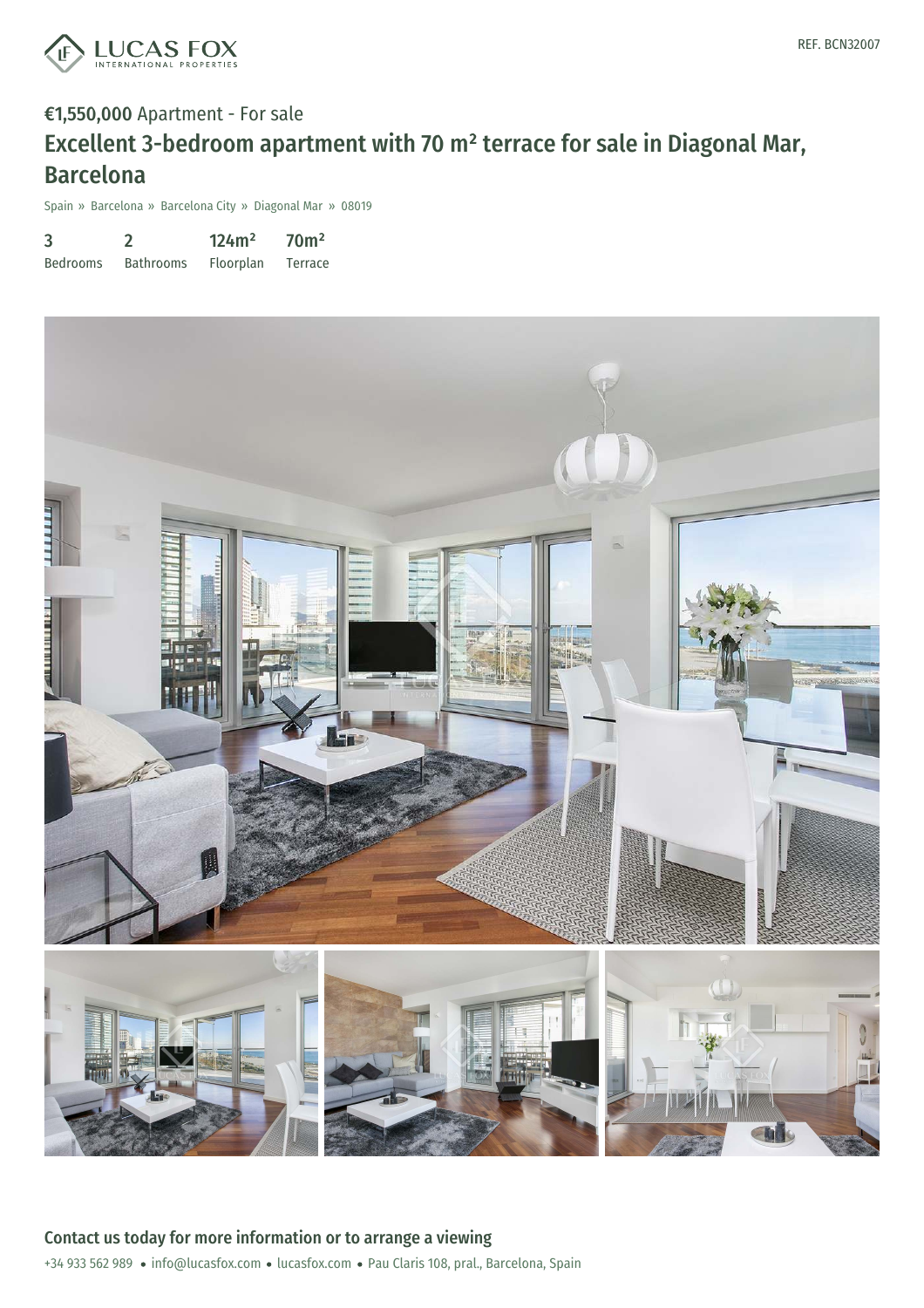

## €1,550,000 Apartment - For sale Excellent 3-bedroom apartment with 70 m² terrace for sale in Diagonal Mar, Barcelona

Spain » Barcelona » Barcelona City » Diagonal Mar » 08019

3 Bedrooms 2 Bathrooms 124m² Floorplan 70m² Terrace

**OVERVIEW** 

## Beautiful contemporary 3-bedroom home, with a large 70 m² terrace, abundant natural light, and beautiful sea views, for rent in Diagonal Mar, Barcelona.

New build corner home located on the tenth floor of a building on the seafront, equipped with a lift and concierge service, for seasonal rent. As a result of this position, the apartment receives abundant natural light, and excellent views of the sea and the mountains. The apartment also offers the use of a community pool and gym.

On entering the property, there is a spacious living-dining room with access to the terrace, a fully equipped separate kitchen, and a laundry room next to the kitchen. It consists of 3 double bedrooms, 1 with a private bathroom, and a shared bathroom.

The terrace has an "L" shape and offers beautiful views of the sea and the mountains, with access from the living room, the kitchen and all the bedrooms. The apartment has air conditioning, heating and double glazing. 1 parking space and a storage room included in the same building.

Ideal for anyone who wants to live close to the city centre and the beach, but in a quiet area.



[lucasfox.com/go/bcn32007](https://www.lucasfox.com/go/bcn32007)

Sea views, Swimming pool, Terrace, Concierge service, Parking, Air conditioning, Alarm, Equipped Kitchen, Storage room, Views